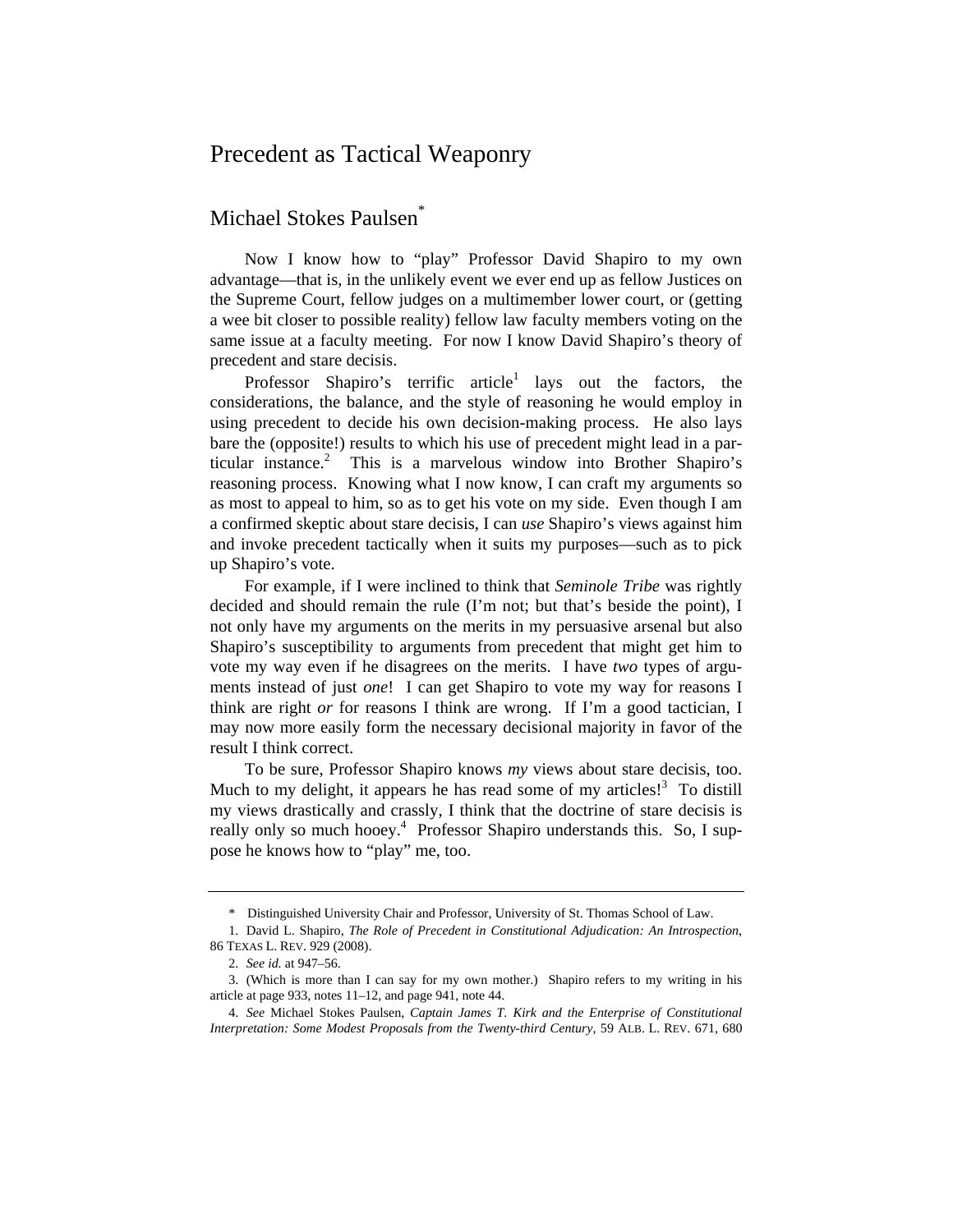But look at how much less value that information is to him than knowledge of his position is to me if we are both trying to be good, tactical coalition builders. Shapiro cannot get me to adhere to a position I think wrong and he thinks right on prudential "value-of-precedent" grounds of any kind. So what good is this knowledge to him? He cannot get me to vote his way unless I actually agree with his view on the merits of the particular issue. I guess it means he will go trawling for votes elsewhere—presumably among folks who either agree with him on the merits or who agree with him (or can be persuaded to vote his way) on stare decisis grounds.

Now, I know just a minuscule enough game theory to know that I do not know very much about game theory. But this simple Shapiro–Paulsen twoplayer game suggests (or confirms) some general insights about the role of precedent in adjudication involving multimember courts.

There are two kinds of people in this world: those who understand that stare decisis in constitutional interpretation is utter nonsense and (if I may be so impolite) those who don't—and who therefore foolishly cling to, or claw around for, some sort of imprecise "theory" of precedent to validate their foolishness. And *then* there are those who, knowing that stare decisis is hooey, prey on the fools who do not quite get it. They feign belief in precedent for the tactical advantage it confers in the multimember coalitionbuilding game.<sup>5</sup>

Clearly, if one is devious, this last stance is the best strategy. My own "strategy" is no good at all. I don't believe in stare decisis (at least not in the strong sense of deciding a case contrary to what I otherwise would conclude—on full information and reflection—is the correct answer solely because of the weight of a prior contrary, if unpersuasive, judicial decision). I am no fool or dupe in this regard, so nobody tries to "play" me very much. Fellow Justices have fewer arguments with which to persuade me, so they leave me alone. Advocates do not direct their arguments to me as much as they do to the stare decisis fools. In fact, nobody pays attention to me at all. I am Scalia on steroids. I might as well just be an academic.

In fact, it's even worse than that. Since I have been honest about my views on the force of precedent, none of my judicial colleagues will take me very seriously when I make an argument trying to get them to decide an issue

<sup>(1995) (</sup>arguing that stare decisis is a hoax, unconstitutional, or both); Michael Stokes Paulsen, *The Irrepressible Myth of* Marbury, 101 MICH. L. REV. 2706, 2731–34 (2003) (arguing that stare decisis is unconstitutional except when it is irrelevant and misleading); *see also* Michael Stokes Paulsen, *Abrogating Stare Decisis by Statute: May Congress Remove the Precedential Effect of* Roe *and*  Casey*?*, 109 YALE L.J. 1535 (2000) (arguing that stare decisis, accepted on the terms the Court claims for it, is a doctrine of policy that may be displaced by contrary statutory directive).

<sup>5.</sup> I guess this makes *three* types of people (unless you count nonstrategic precedent skeptics and strategic-playing precedent skeptics as subcategories of the first type). This reminds me of one of my favorite jokes. There are three kinds of people in this world: those who can count and those who can't.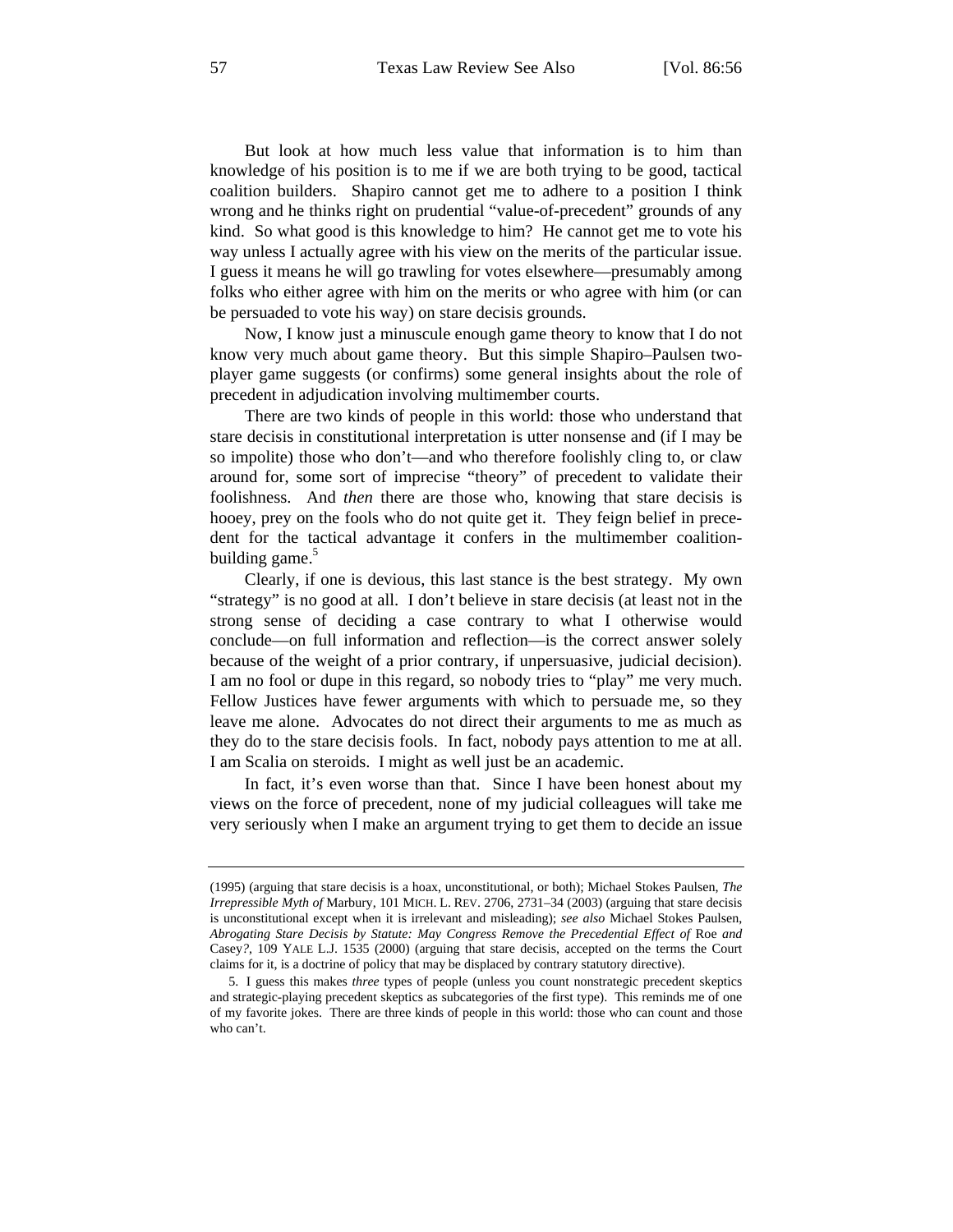my way on stare decisis grounds. (My academic colleagues don't take me very seriously either, of course.) "Paulsen, you don't believe in stare decisis! What are you doing trying to persuade me to vote your way on the basis of an argument you think is wrong?!" It's kind of an estoppel-by-priorexpressed-contrary-opinion move. Of course, I can still appeal to the fact that *they* think that this wrong argument is right in their scheme. I am not so much playing hypocrite as urging them to stick to their wrong principles, which is the right thing to do in their world. Alas, I am showing them deep *respect*! But still, the reality is that an appeal to commonly shared premises is usually a more persuasive way to argue. My way is a little tricky and might be regarded as too slick by the person I am trying to persuade. In fact, they might not quite get it. (Remember, this is the category of persons I regard as legal-system dupes or fools in other respects.)

In fact, it's even worse than *that*. Not only does no one appeal to my sense of precedent and come knocking on my door; not only do my arguments from precedent ring hollow to colleagues I aim to persuade; but, sadly, I probably am never appointed to a judgeship at all. Who wants a judge who doesn't want to play—who doesn't even believe in—the stare decisis game? Because most people give lip service to precedent, and there are many more fools than wiseguys with respect to stare decisis, an out-of-the-closet precedent denier is unlikely to even get into the position of having relatively little power on a multimember court. I might as well just be an academic.

So who is the fool after all? I suppose it's the poor, honest academic law professor who recognizes stare decisis for the hooey it is and does not play along. If I really wanted power, I should have *played along*, all along.

Clearly, that is the best game-playing strategy. One should state, as cryptically and generally as possible, one's belief in a doctrine of precedent, talk about it respectfully, and learn to manipulate it skillfully—even if one is secretly a confirmed Stare Decisis Atheist. It arms you with more arguments you can use against your believing colleagues; you know how to play their game and you can "play" them with skill. It means that more arguments will be directed to you; you become a power center. Because the doctrine is so marvelously manipulable, you can accept (or appear to accept) those arguments when it suits your purposes and work your way around them when it does not. And, you are far more likely to be confirmed in the first place.

A slightly less good strategic position is that of the true believer in rather than the cynical in-the-know manipulator of—some version of stare decisis. Unlike the Manipulator, the Believer really does think that precedent counts for something. This means that arguments about precedent are directed at the Believer, and he or she is more likely to become a "swing" vote and exercise greater decisional power. Of course, the Believer might become frustrated that his or her arguments from precedent are not accepted, at least not consistently, by Manipulators. Why was it that a perfectly good argument from precedent that worked last time around seems not to have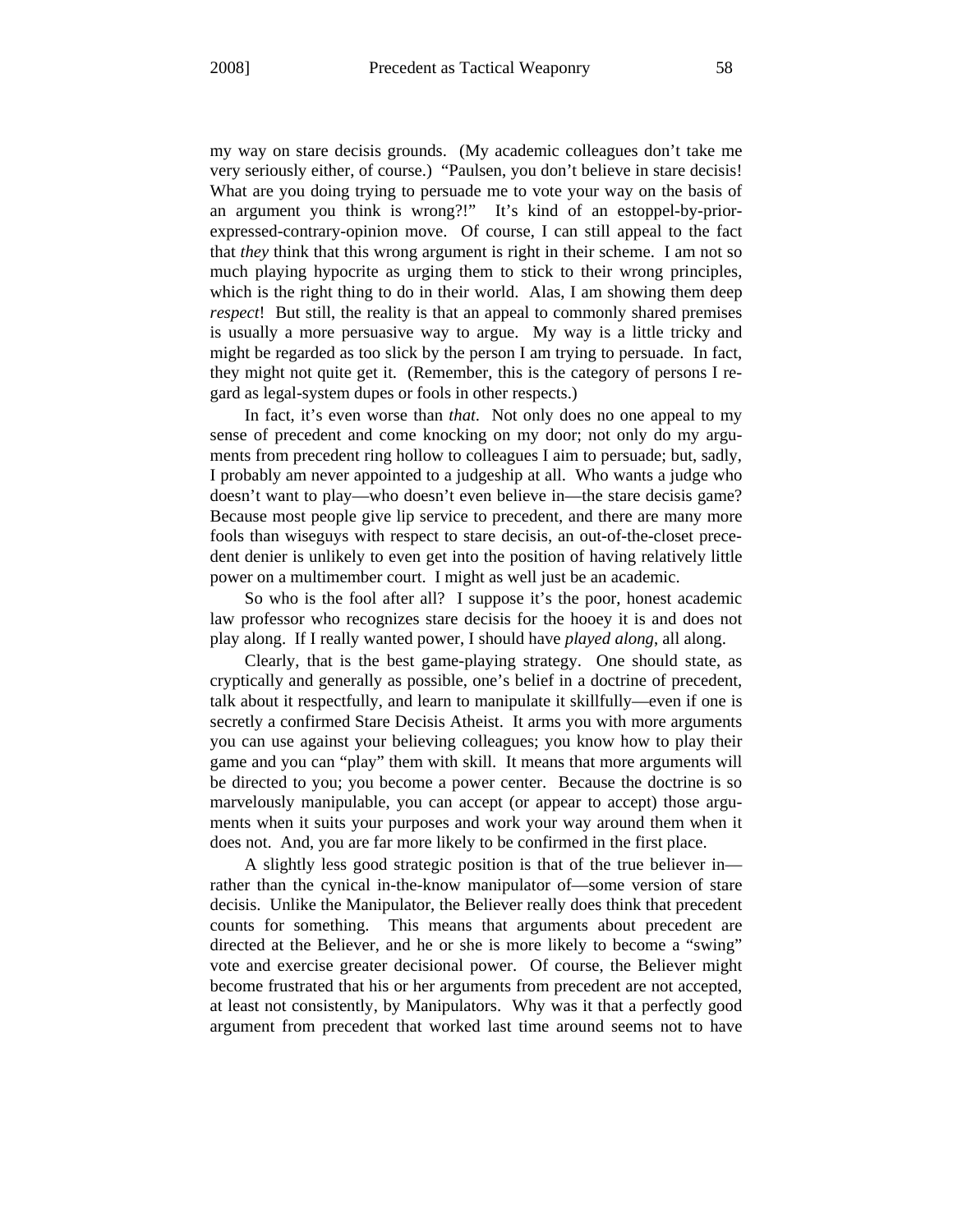persuaded my colleague this time? So the Believer/Dupe wonders, not realizing that he is being played.

Now the really interesting feature of this game is that it sometimes is hard to tell a Manipulator and a Believer apart. They are both mouthing the same words, more or less. Which one is simply a great player, and which one is simply being played? It is hard to look into another's soul, of course, but after reading enough Supreme Court opinions, one can get a pretty good idea. William H. Rehnquist was a master manipulator of precedent, though it was obvious enough where he would come out in the end—if he had the votes for his preferred position. William Brennan was also a master manipulator. He knew that precedent was putty, but he could pretend with the best of them. Then there are the Believers. Sandra Day O'Connor was a true believer—and, boy, could she be played!<sup>6</sup> Interestingly, this posture gave O'Connor, one of the Court's weakest members, the greatest effective voting power. David Souter is probably a believer who is also a pretty good player; but because he is also good at not being played by others, he actually has less power. Anthony Kennedy may be a true believer in precedent, but I am inclined to think he really just *wants to be played* because he realizes how such a position advances strategic voting power and he wants that power. Use me, please, he grovels. Call him Kennedy the Collaborator, the *Vichy* Justice.

I think I'm on to Chief Justice John Roberts, too. He is the consummate player. By training (Rehnquist clerk, Solicitor General's office, long-time skilled Supreme Court practitioner, appellate judge) and by temperament (often formed by training), he enjoys and is very good at the precedent game. He is a connoisseur of precedent; he can use it to persuade others, can use it to buttress his positions, and can use it to increase his own judicial capital. (It seems as though Roberts likes to cite precedent a lot, thereby increasing its general market value while subtly redefining the value of any particular precedent.) When push comes to shove, I strongly suspect that Roberts—a sharp cookie—realizes that stare decisis, in any strong sense, is at least deeply problematic, if not quite utter nonsense. I doubt whether he would often vote contrary to his views of the merits of a case. (Rehnquist sometimes did, I think.)<sup>7</sup> But Roberts dares not, Scalia-like, proclaim that the emperor has no clothes because *they are his clothes*. Emperor John Roberts

<sup>6.</sup> *See, e.g.*, Planned Parenthood of Se. Pa. v. Casey, 505 U.S. 833 (1992).

<sup>7.</sup> *See, e.g.*, Locke v. Davey, 540 U.S. 712, 715–19 (2004) (upholding a state law discriminating on the basis of religious expression in awarding scholarship benefits); Dickerson v. United States, 530 U.S. 428, 443 (2000) (upholding *Miranda* as a constitutional rule, contrary to his earlier opinions, on the basis of stare decisis). Again, however, I think Rehnquist would have voted the other way if he'd had the votes to make his opinion the majority. (I am less sure about *Locke v. Davey* than about *Dickerson*; Rehnquist liked to vindicate state government authority and was never much of a fan of free exercise of religion or freedom of speech.)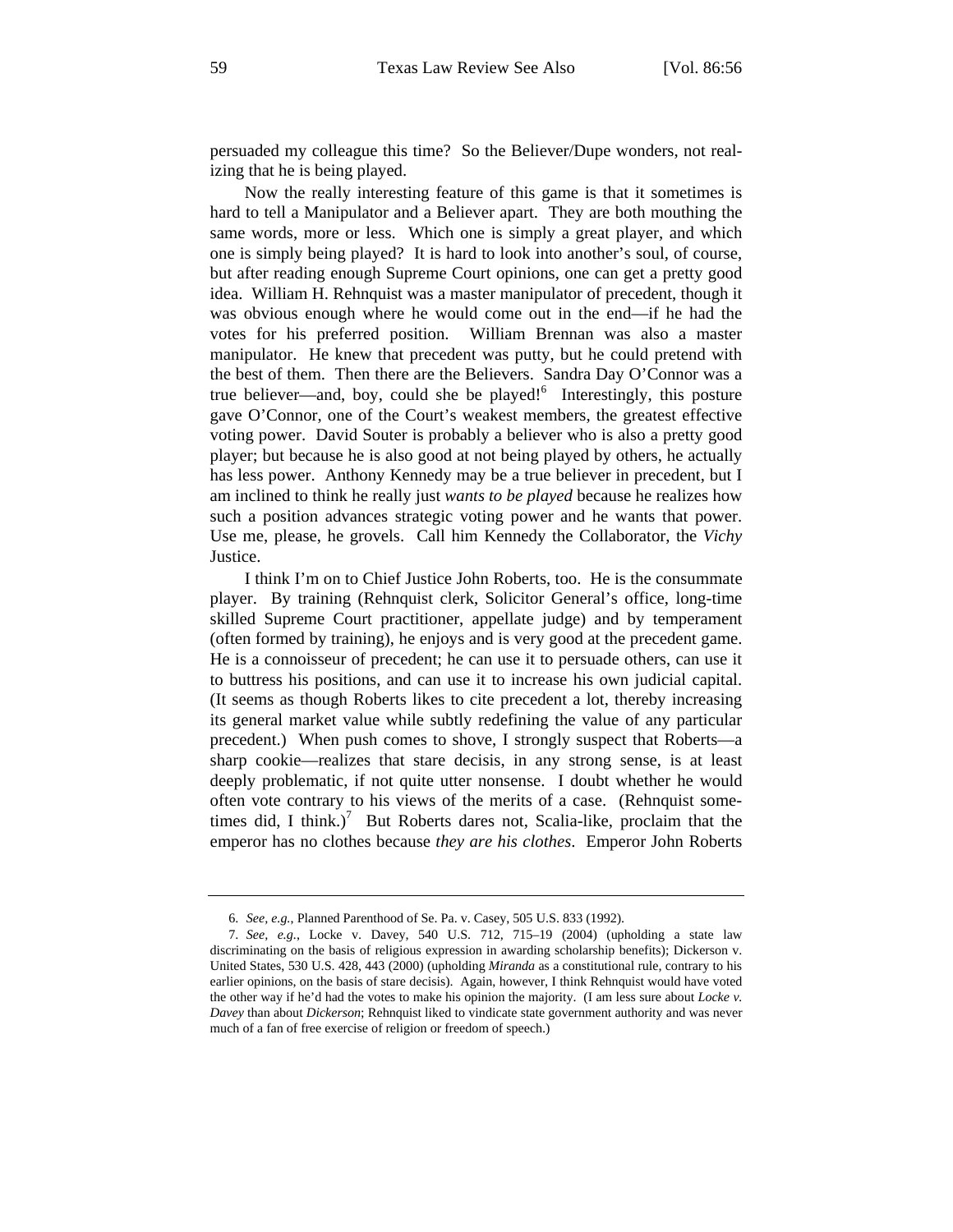realizes that precedent invocation is how the game is played, and he means to win.

What about the Honorable Mr. Justice David Shapiro? No fool he, Shapiro recognizes the problems with, and manipulability of, stare decisis. The former he explains, and the latter he demonstrates, with his alternativeendings-to-the-mystery illustration of how precedent leads him to one of two contradictory conclusions.<sup>8</sup> But he also understands group dynamics and group decision making. I suspect that the august deliberations of the Harvard Law School faculty on important matters of the day, if any, have given him a more thorough working knowledge of game theory than could any article or treatise. In short, *he gets it*. And he understands that, for better or worse, to succeed in the game, he must play it. Thus, the paragraph of Shapiro's article I find most intriguing is the following one:

 On a practical level—that of determining how to be an effective member of the group—I know that *I must give precedent some due*, simply *because that is the way the Court operates*. To be sure, some Justices, like some commentators, have evinced little respect for precedent, at least constitutional precedent, when it conflicts with their own views, but even they are usually willing to *play by more generally accepted rules* and deal with precedent *as if it mattered*. Indeed, I recall one extraordinary incident when I was an academic listening to another academic propose a quite radical reading of a particular constitutional provision; when I asked him how he would go about implementing his idea if he were on the Court, he replied that he would look for a close case at the margin where the impact of case law was debatable and introduce his idea in either a concurrence or a dissent. Then, he would continue to press it more forcefully over the course of time until he could acquire an ally or two, and eventually, he hoped, he could command a majority. This response struck me as both cynical and strategically sound. As several political-science scholars have observed, precedent sets the framework for debate, and even one who does not put much stock in it has to recognize this fact if he is to achieve anything. If, as has been wisely said, "[h]ypocrisy is the homage vice pays to virtue," it is also the homage strategy pays to reality.<sup>9</sup>

This seems exactly right. Precedent is useful tactical weaponry in the judicial-majority-forming game. The wise practitioner, the sly deceiver, and the hard-boiled realist must treat precedent "as if it mattered" because that is

<sup>8.</sup> *See* Shapiro, *supra* note 1, at 953–55.

<sup>9.</sup> Shapiro, *supra* note 1, at 941 (emphasis added) (footnotes omitted) (quoting FRANÇOIS DUC DE LA ROCHEFOUCAULD, REFLECTIONS; OR SENTENCES AND MORAL MAXIMS maxim 218, at 27 (J.W. Willis Bund & J. Hain Friswell trans., New York, Scribner, Welford & Co. 1871) (translated from the 1678 and 1827 eds.)).